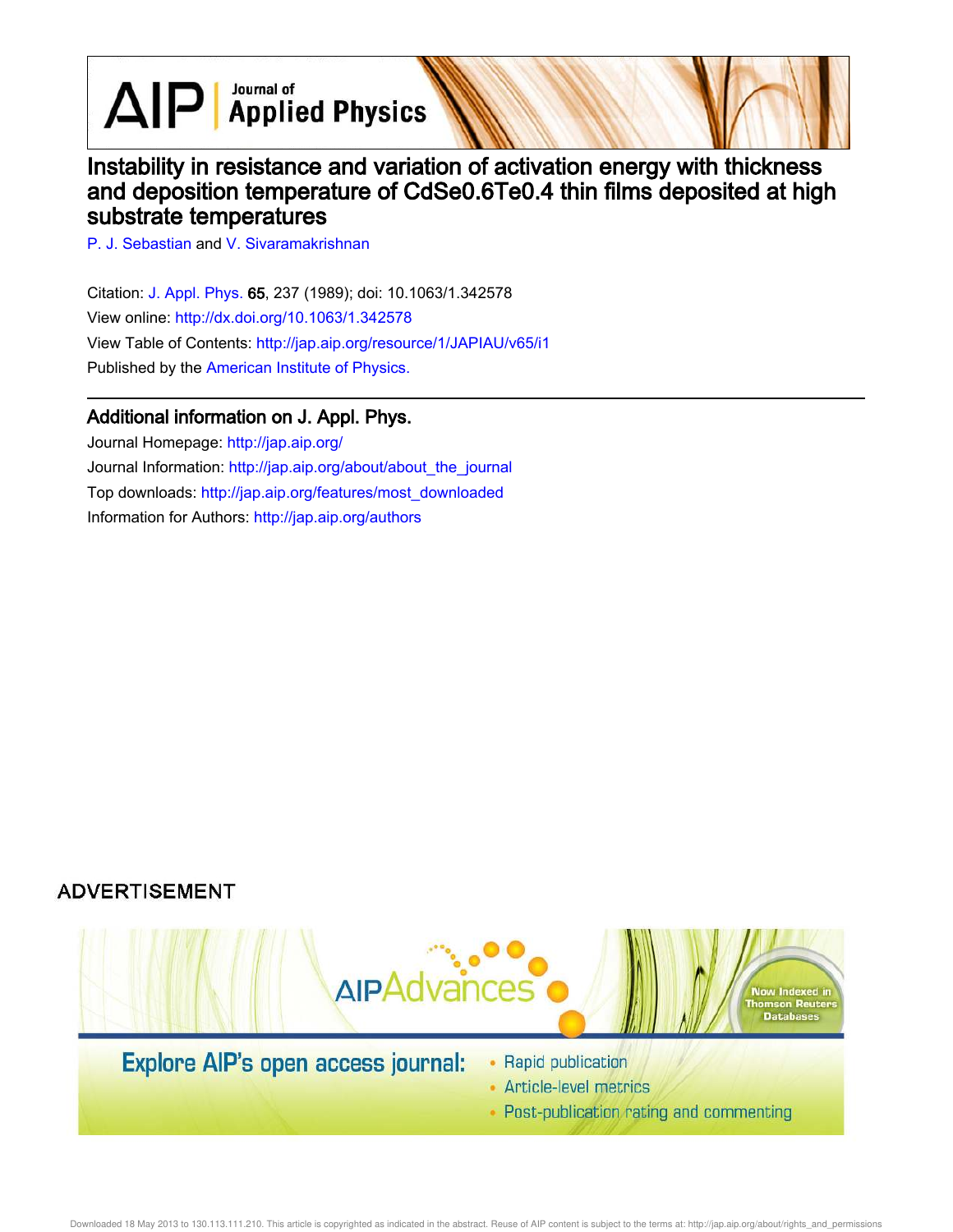## Instability in resistance and variation of activation energy with thickness and deposition temperature of CdSe<sub>0.6</sub> Te<sub>0.4</sub> thin films deposited at high substrate temperatures

P. J. Sebastian and V. Sivaramakrishnan

*Thin Film Laboratory, Department 0/ Indian Institute a/Technology, Madras 600 036, India* 

(Received 25 May 1988; accepted for publication 12 September 1988)

CdSe<sub>0.6</sub> Te<sub>0.4</sub> thin films deposited at high substrate temperatures showed a rapid increase in resistance when exposed to oxygen and atmosphere. This behavior is explained by an oxygen adsorption model, A decrease in activation energy with an increase in thickness and deposition temperature is explained by the fact that the depth of the impurity levels is reduced with an increase in thickness and deposition temperatures. The low activation energy obtained in oxygen or atmosphere heated films is accounted for by the fact that oxygen acceptor levels are very shallow from the conduction band.

#### **INTRODUCTION**

The study of polycrystalline II-VI compound semiconductors is important due to their application in semiconductor device technology.  $CdSe_xTe_{1+x}(0 < x < 1)$  are very promising ternary systems in this category. Thin films of  $CdSe<sub>x</sub>Te<sub>1</sub>$ <sub>x</sub> are used in the fabrication of transistors,<sup>1</sup> solar cells,<sup>2</sup> photoconductors,<sup>3</sup> etc. Other applications include variable gap structures, vidicons, and photodetectors. There are very few published works on the electrical transport mechanism of  $CdSe<sub>x</sub>Te<sub>1</sub>$ , thin films deposited on glass substrates. Uthanna and Reddy<sup>4</sup> have reported the dependence of electrical resistivity and Hall mobility on the percentage of selenium present in the compound. Their results showed that the resistivity decreased exponentially with *x*  and Hall mobility increased with *x.* Also films deposited at high substrate temperatures showed a reduction in resistivity. Belyaev, Kalinkin, and Sanitarov<sup>11</sup> have conducted studies on resistivity and Hall-mobility dependence on temperature of the films deposited at 430"C on mica by the heat screen method. They have taken the measurements in the 100-300 K range. No work has so far been reported on the instability in resistance of  $CdSe_xTe_{1-x}$  thin films when exposed to different gas atmospheres.

The aim of this investigation is to study the stability of  $CdSe_{0.6}Te_{0.4}$  thin films when exposed to different environments and the dependence of conduction activation energy on thickness of the film, as well as the deposition temperatures. All the measurements were taken in the temperature range 300-403 K, The temperature response of resistance measurements was carried out on all the films in different environments, first keeping the deposition temperature at 373 K and changing the thickness of the films, For a particular thickness, films deposited at different substrate temperatures were studied to understand the activation energy dependence on deposition temperature. Films deposited at room temperature and at different high substrate temperatures were exposed to different gas atmospheres to study the stability of the films in these environments. The temperature response of resistance measurements were carried out in all the above environments with an aim of understanding the modification of conduction activation energy.

#### EXPERIMENTAL DETAILS

The bulk sample of  $CdSe_{0.6}Te_{0.4}$  was prepared by sealing research grade CdSe and CdTe in appropriate quantities into evacuated quartz tubes, and heating in a furnace at 950 °C for about 24 h before cooling to room temperature. Films were deposited on thin glass substrates. An ultrasonic cleaner was used for cleaning the glass substrates. The wellcleaned glass substrates were kept on holders at a distance of 20 em from the source.

A resistive heating technique was used for deposition of the films. Precoated indium contacts were used for resistance measurement. The contact was found to be ohmic. Very thin copper wires were used as leads for resistance measurements. The resistance of the film was measured using a Keithley 610C electrometer. To ensure that the film was heated uniformly, a radiant heater was used. The thickness of the film and the deposition rates were monitored using a quartz-crystal monitor. The pressure inside the vacuum chamber was maintained at less than  $10^{-5}$  Torr during deposition and measurements. The temperature of the film was measured using a copper-constantan thermocouple connected to a millivoltmeter. Different gases were admitted into the chamber using a control valve. The structure of the film was studied using an x-ray diffractometer. Grain sizes were calculated from x-ray diffractogram data. The composition of the bulk as well as the films was confirmed by electron probe microanalysis (EPMA).

#### RESULTS AND DISCUSSIONS

The structural analysis by the x-ray diffractogram method showed that all the films deposited at temperatures from room temperature to 430 K were of cubic type (zinc blende). This result agrees well with those of previous researchers.<sup>4</sup> The crystallites of the polycrystalline film were found to be oriented in the (111) direction as shown in the diffractogram of Fig. 1. Grain size calculations were done using the Scherrer formula,<sup>5</sup>

 $I = \lambda/D \cos \theta$ ,

where *I* is the grain size,  $\lambda$  is the wavelength of radiation used,  $D$  is the full width at half maximum, and  $\theta$  is the dif-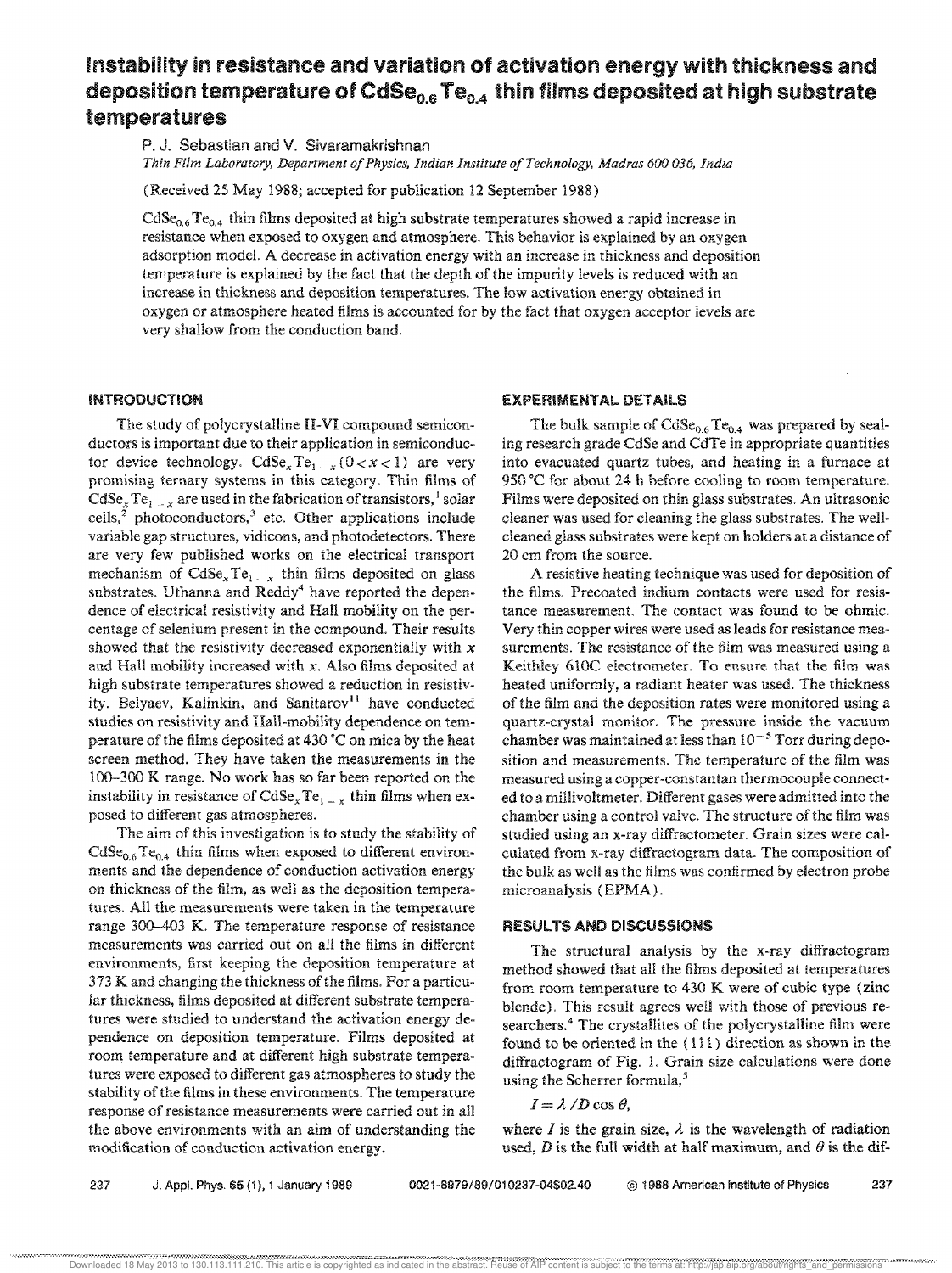

FIG. 1. Typical x-ray diffractogram of  $CdSe_{0.6}Te_{0.4}$  thin films.

fracting angle. Grain size was found to increase with thickness of the film as well as deposition temperature.

 $CdSe<sub>0.6</sub>Te<sub>0.4</sub>$  thin films of various thicknesses were deposited on glass at a substrate temperature of 373 K. Asdeposited films were cooled down to room temperature and exposed to different gas atmospheres. Film resistance remained steady in the presence of nitrogen gas, showing that nitrogen has no role to play in the aging of  $CdSe<sub>0.6</sub>Te<sub>0.4</sub>$  thin films. Films exposed to oxygen or atmosphere showed a rapid increase in resistance. Figure 2 shows the variation of normalized resistance  $(R/R_0)$  with time t for films of thicknesses 3200 and 4400 A exposed to oxygen or atmosphere, *R*  is the resistance of the film in M $\Omega$ , and t is the time in minutes. Both oxygen and atmosphere exposed films showed the same type of variation.



FIG. 2. Variation of normalized resistance  $(R/R_0)$  with time t in oxygen or atmosphere for films deposited at 373 K.

238 J. Appl. Phys., Vol. 65, No.1, 1 January 1989

Earlier workers have reported on the interaction of II-VI compound film surface and oxygen atoms. Somorjai<sup>6</sup> has reported the interaction of oxygen atoms with CdSe film surface. The chemisorbed oxygen atoms act as acceptor impurities at the film surface. They capture the conduction electrons, thereby reducing the film conductivity considerably. The same adsorption phenomenon has been observed by Wagner and Breitweiser<sup>7</sup> in CdSe films. Several workers have suggested that both physisorption and chemisorption are responsible for the resistance increase in II-VI compounds. Chan and Hill<sup>8</sup> have reported chemisorption as the reason for aging in CdSe films when exposed to oxygen or atmosphere. But Bhide, Jatar, and Rastogi<sup>9</sup> have reported that physisorption followed by chemisorption is the cause of aging in CdSe thin films when the film is exposed to oxygen.

Figure 3 gives the variation of normalized resistance *R / Ro* with time for films of thickness 3200 A deposited at different substrate temperatures. From Figs. 2 and 3 we see that thinner films and those deposited at low substrate temperature show more aging when exposed to oxygen or atmosphere. This is because of the large surface-to-volume ratio in the case of thinner films and a greater number of surface defects for films deposited at low substrate temperatures.

This suggests an oxygen adsorption mechanism on the film surface to account for the resistance increase in  $CdSe<sub>0.6</sub>Te<sub>0.4</sub>$  thin films when exposed to oxygen or atmosphere. Oxygen atoms adsorbed at the film surface capture free electrons from the conduction band and get chemically adsorbed as acceptor impurities with a finite activation ener-



FIG. 3. Variation of normalized resistance ( $R/R<sub>0</sub>$ ) with time t in oxygen or atmosphere for films of thickness 3200 A deposited at different substrate temperatures.

P. J. Sebastian and V. Sivaramakrishnan 238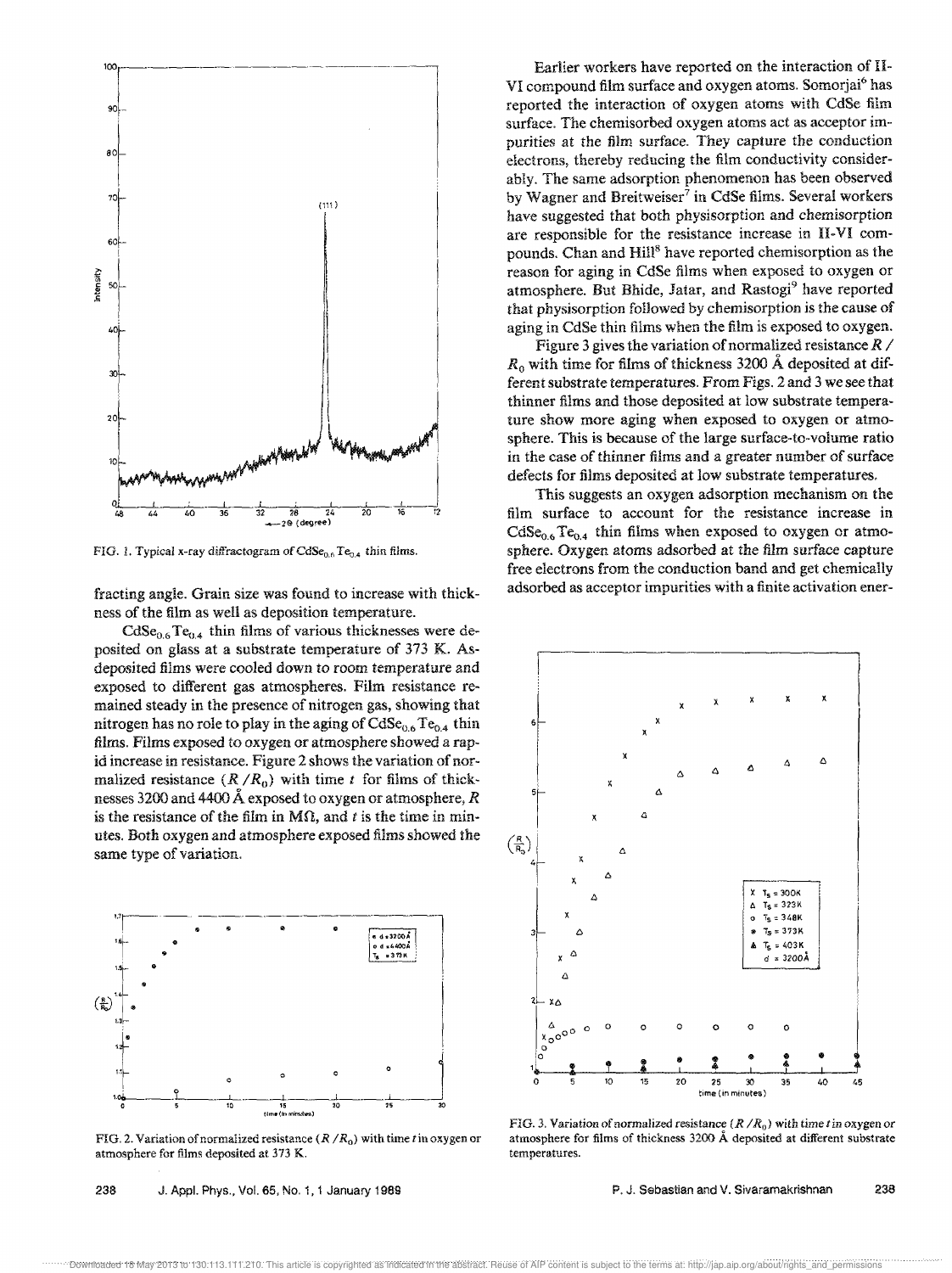

FIG. 4.  $\ln(R)$  vs  $1/T$  plot in vacuum for films deposited at 373 K.

gy of adsorption. This was further confirmed by the thermoelectric power measurement studies, showing that  $CdSe_{0.6}Te_{0.4}$  thin films are *n*-type semiconductors. This capturing of free electrons from the conduction band will reduce the number of free electrons available for electrical conduction. Hence the resistance of the film increases. A depletion region is formed between the oxygen ions and the donor atoms. The surface of the film becomes negatively charged with a positive region below it separated by the depletion region.<sup>10</sup> The formation of this depletion region stops further capturing of free electrons by adsorbed oxygen atoms. Thus the resistance of the film gets stabilized. From Figs. 2 and 3 we see a linear dependence of resistance on  $\ln(t)$ , where t is the time in minutes. This functional dependence follows the relation

$$
R = a + b \ln(t). \tag{1}
$$

The rate equation for the decrease of conduction electrons can be written as<sup>9</sup>

$$
\frac{dn}{dt} = -nNpv \exp\left(\frac{-E}{kT}\right),\tag{2}
$$

where  $n$  is the number of conduction electrons,  $N$  is the number of physisorbed oxygen atoms,  $p$  is the capture cross section of physisorbed oxygen atoms for conduction electrons, v is the thermal velocity,  $E$  is the activation energy for adsorption. For thicker films and those deposited at high substrate temperatures, the number of grain boundaries and other surface defects is very much reduced. This is quite evident from the grain size calculations. This fact explains why thinner films and those deposited at lower substrate temperatures age rapidly in oxygen.

TABLE I. The variation of conduction activation energy with thickness, in vacuum as well as in oxygen or atmosphere, of films deposited at 373 K.

| <b><i><u>PERSONAL PROPERTY AND IN THE REAL PROPERTY.</u></i></b><br>a<br>(Å) | re di Romano e un correlato de manor e creditto e su consta<br>and a statement of the state of the state of the state of the state of the state of the state of the<br>$E_a$<br>(eV) | E.<br>(eV) |
|------------------------------------------------------------------------------|--------------------------------------------------------------------------------------------------------------------------------------------------------------------------------------|------------|
|                                                                              |                                                                                                                                                                                      |            |
| 3200                                                                         | 0.14                                                                                                                                                                                 | 0.025      |
| 3700                                                                         | 0.12                                                                                                                                                                                 | 0.025      |
| 4400                                                                         | 0.10                                                                                                                                                                                 | 0.025      |
|                                                                              |                                                                                                                                                                                      |            |





FIG. 5.  $\ln(R)$  vs  $1/T$  plot in oxygen or atmosphere of films deposited at 373 K.

Figure 4 gives the plot of  $\ln(R)$  vs  $1/T$  in vacuum for films of different thicknesses deposited at 373 K, where  $T$  is the film temperature in degrees Kelvin. Table I gives the corresponding variation of conduction activation energy with thickness of the film. From Table I we see that activation energy decreases with increase in thickness of the film deposited at 373 K in vacuum. The second column  $(E_{\alpha}^{\perp})$ gives the conduction activation energy for those films deposited at 373 K and heated in oxygen or atmosphere. From the value of  $E'_{a}$  we can say that there is only one value of activation energy  $= 0.025$  eV, which is very low compared to those values obtained in vacuum. Hence, we are able to say that this activation energy results from the excitation of electrons from the impurity oxygen levels, which are very shallow and at a depth of 0.025 eV from the conduction band. Figure 5 gives the  $\ln(R)$  vs (1/T) plot for films deposited at 373 K and heated in oxygen or atmosphere. The thickness dependence of activation energy for those films heated in vacuum can be explained by the following argument. Belyaev, Kalinkin, and Sanitarov<sup>11</sup> have reported that at temperatures above 280 K, the process of conduction in  $CdSe<sub>x</sub>Te<sub>1-x</sub>$  solid solution films is due to the activation of charge carriers from deep levels to the conduction band. When the thickness of the film increases, the grain size in-



FIG. 6.  $\ln(R)$  vs  $1/T$  plot in vacuum for films of thickness 3200 Å and deposited at different substrate temperatures.

P. J. Sebastian and V. Sivaramakrishnan 239